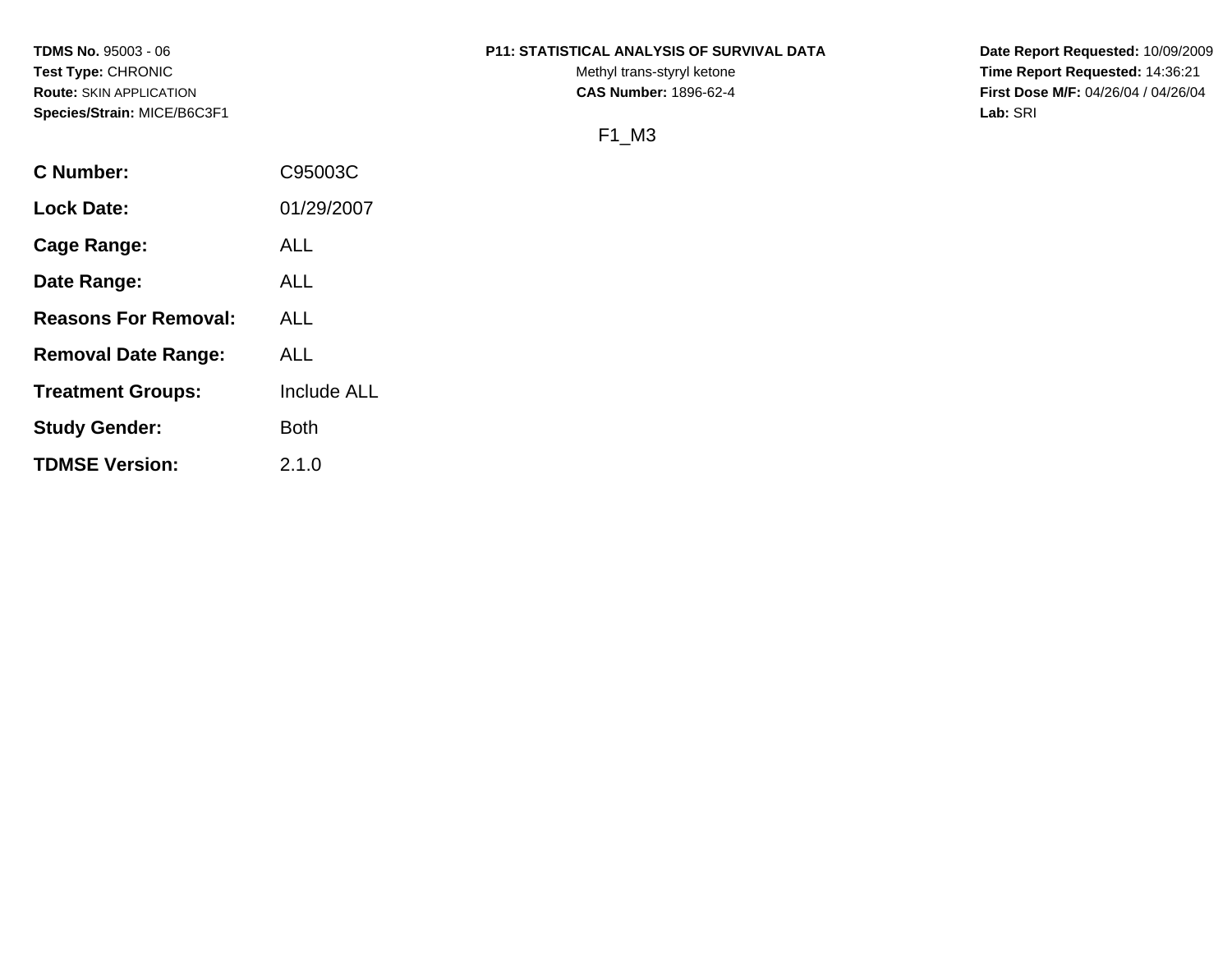Test Type: CHRONIC **Test Type:** CHRONIC **Test Type:** CHRONIC **Time Report Requested:** 14:36:21 **Route:** SKIN APPLICATION **CAS Number:** 1896-62-4 **First Dose M/F:** 04/26/04 / 04/26/04

# **MALE MICE**

FIRST TERMINAL SACRIFICE AT **729** DAYS INDIVIDUAL SURVIVAL TIMES (DAYS)

| $DOSE = 0$                           |            | <b>MG/KG</b> |     |                      |     |     |     |                   |     |                   |     |     |                    |  |
|--------------------------------------|------------|--------------|-----|----------------------|-----|-----|-----|-------------------|-----|-------------------|-----|-----|--------------------|--|
| TOTAL 50                             |            |              |     | UNCENSORED DEATHS 16 |     |     |     |                   |     | CENSORED DEATHS 0 |     |     | <b>TERMINAL 34</b> |  |
| UNCENSORED DEATH DAYS:               |            |              |     |                      |     |     |     |                   |     |                   |     |     |                    |  |
| 402<br>714                           | 503<br>721 | 521          | 521 | 585                  | 598 | 619 | 622 | 631               | 668 | 691               | 698 | 709 | 712                |  |
| <b>CENSORED DEATH DAYS:</b><br>None  |            |              |     |                      |     |     |     |                   |     |                   |     |     |                    |  |
| $DOSE = 10$                          |            | <b>MG/KG</b> |     |                      |     |     |     |                   |     |                   |     |     |                    |  |
| TOTAL 50                             |            |              |     | UNCENSORED DEATHS 14 |     |     |     |                   |     | CENSORED DEATHS 1 |     |     | <b>TERMINAL 35</b> |  |
| UNCENSORED DEATH DAYS:               |            |              |     |                      |     |     |     |                   |     |                   |     |     |                    |  |
| 500                                  | 509        | 513          | 515 | 590                  | 610 | 613 | 626 | 631               | 641 | 681               | 683 | 711 | 714                |  |
| <b>CENSORED DEATH DAYS:</b><br>659   |            |              |     |                      |     |     |     |                   |     |                   |     |     |                    |  |
| $DOSE = 30$                          |            | <b>MG/KG</b> |     |                      |     |     |     |                   |     |                   |     |     |                    |  |
| TOTAL 50                             |            |              |     | UNCENSORED DEATHS 15 |     |     |     | CENSORED DEATHS 0 |     |                   |     |     | <b>TERMINAL 35</b> |  |
| UNCENSORED DEATH DAYS:<br>471<br>719 | 521        | 530          | 534 | 571                  | 571 | 596 | 627 | 649               | 653 | 675               | 698 | 703 | 705                |  |
| <b>CENSORED DEATH DAYS:</b><br>None  |            |              |     |                      |     |     |     |                   |     |                   |     |     |                    |  |
| $DOSE = 90$                          |            | <b>MG/KG</b> |     |                      |     |     |     |                   |     |                   |     |     |                    |  |
| TOTAL 50                             |            |              |     | UNCENSORED DEATHS 12 |     |     |     |                   |     | CENSORED DEATHS 0 |     |     | TERMINAL 38        |  |
| <b>UNCENSORED DEATH DAYS:</b>        |            |              |     |                      |     |     |     |                   |     |                   |     |     |                    |  |
| 521                                  | 590        | 630          | 645 | 659                  | 673 | 676 | 718 | 719               | 720 | 723               | 728 |     |                    |  |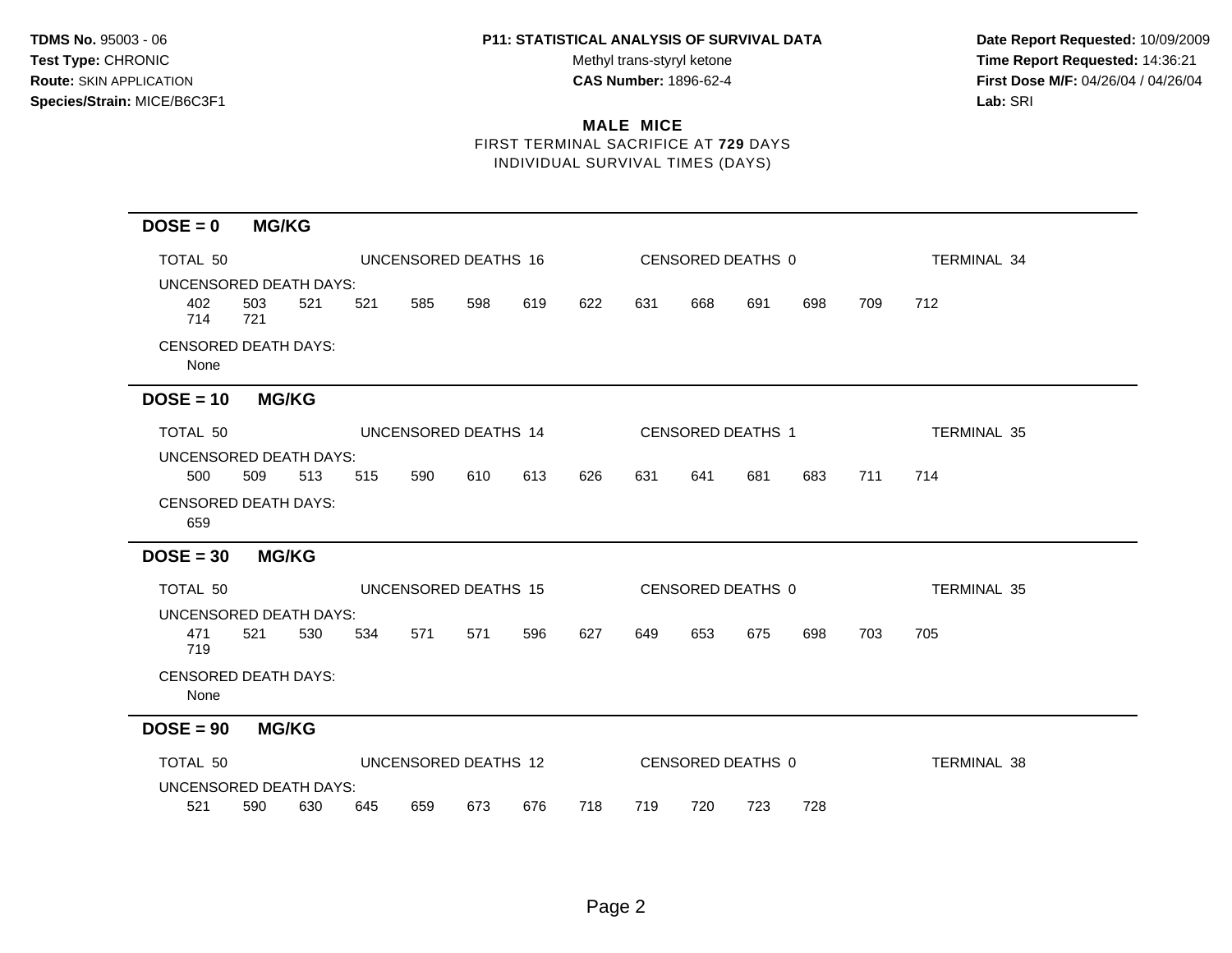# **TDMS No.** 95003 - 06 **P11: STATISTICAL ANALYSIS OF SURVIVAL DATA Date Report Requested:** 10/09/2009

**MALE MICE** FIRST TERMINAL SACRIFICE AT **729** DAYS INDIVIDUAL SURVIVAL TIMES (DAYS)

Test Type: CHRONIC **Test Type:** CHRONIC **Test Type:** CHRONIC **Time Report Requested:** 14:36:21 **Route:** SKIN APPLICATION **CAS Number:** 1896-62-4 **First Dose M/F:** 04/26/04 / 04/26/04

> CENSORED DEATH DAYS: None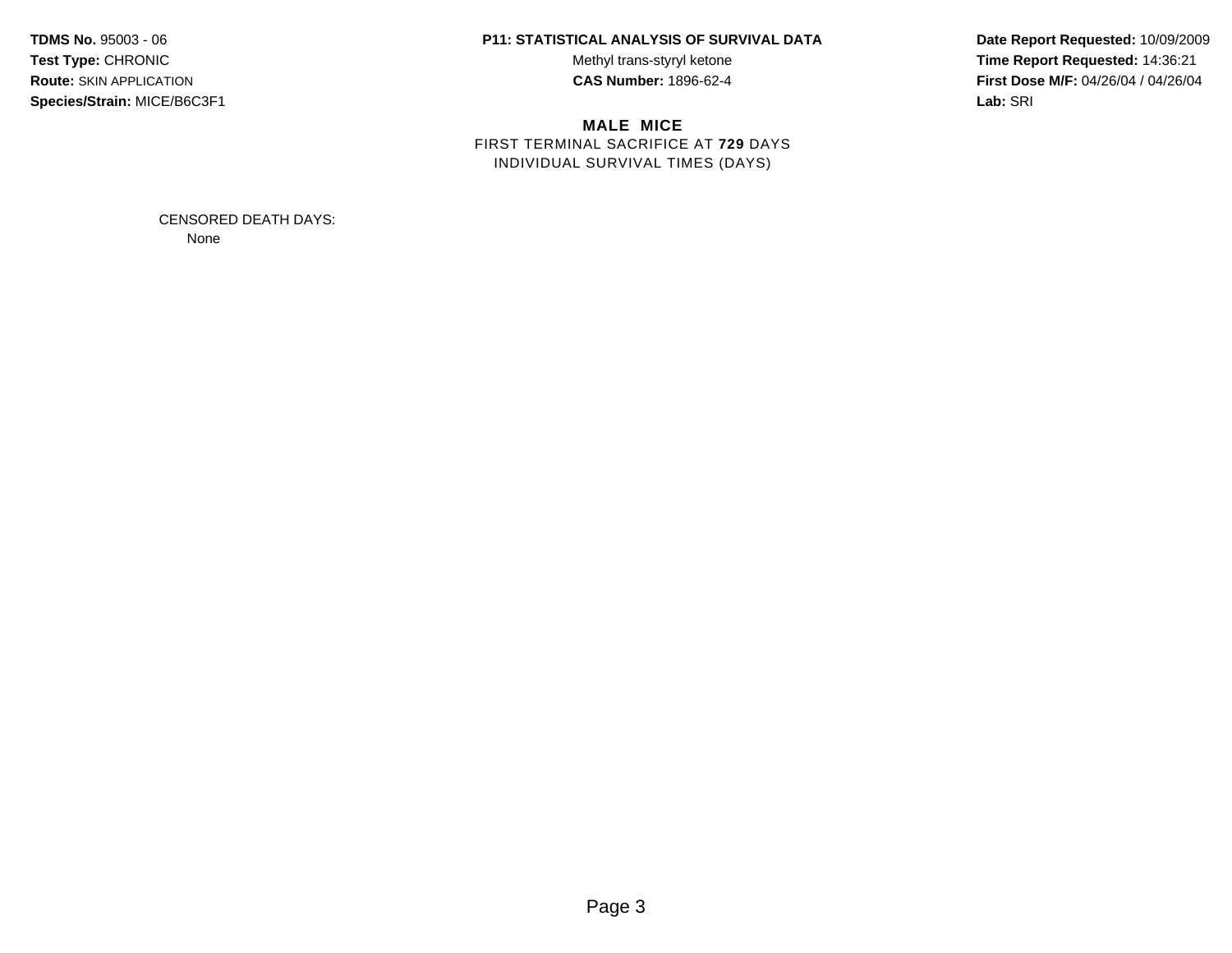**Test Type:** CHRONIC **The Report Requested:** 14:36:21 **Route:** SKIN APPLICATION **CAS Number:** 1896-62-4 **First Dose M/F:** 04/26/04 / 04/26/04

#### **MALE MICE**

FIRST TERMINAL SACRIFICE AT **729** DAYS

# **KAPLAN-MEIER SURVIVAL PROBABILITY ESTIMATES (%)**

| <b>DOSE</b>     | <b>TIME (DAYS)</b> |       |       |       |       |       |      |      |      |        |  |  |
|-----------------|--------------------|-------|-------|-------|-------|-------|------|------|------|--------|--|--|
|                 | 90                 | 180   | 270   | 365   | 425   | 485   | 545  | 605  | 665  | 729(A) |  |  |
| 0 MG/KG         | 100.0              | 100.0 | 100.0 | 100.0 | 98.0  | 98.0  | 92.0 | 88.0 | 82.0 | 68.0   |  |  |
| <b>10 MG/KG</b> | 100.0              | 100.0 | 100.0 | 100.0 | 100.0 | 100.0 | 92.0 | 90.0 | 80.0 | 71.8   |  |  |
| 30 MG/KG        | 100.0              | 100.0 | 100.0 | 100.0 | 100.0 | 98.0  | 92.0 | 86.0 | 80.0 | 70.0   |  |  |
| 90 MG/KG        | 100.0              | 100.0 | 100.0 | 100.0 | 100.0 | 100.0 | 98.0 | 96.0 | 90.0 | 76.0   |  |  |

(A) FIRST TERMINAL SACRIFICE

(B) THE FIRST ENTRY IS THE TREND TEST (TARONE, 1975) RESULT. SUBSEQUENT ENTRIES ARE THE RESULTS OF PAIRWISE TESTS (COX, 1972). NEGATIVE TRENDS ARE INDICATED BY "N".

(C) MEAN OF ALL UNCENSORED DEATHS PRIOR TO TERMINAL SACRIFICE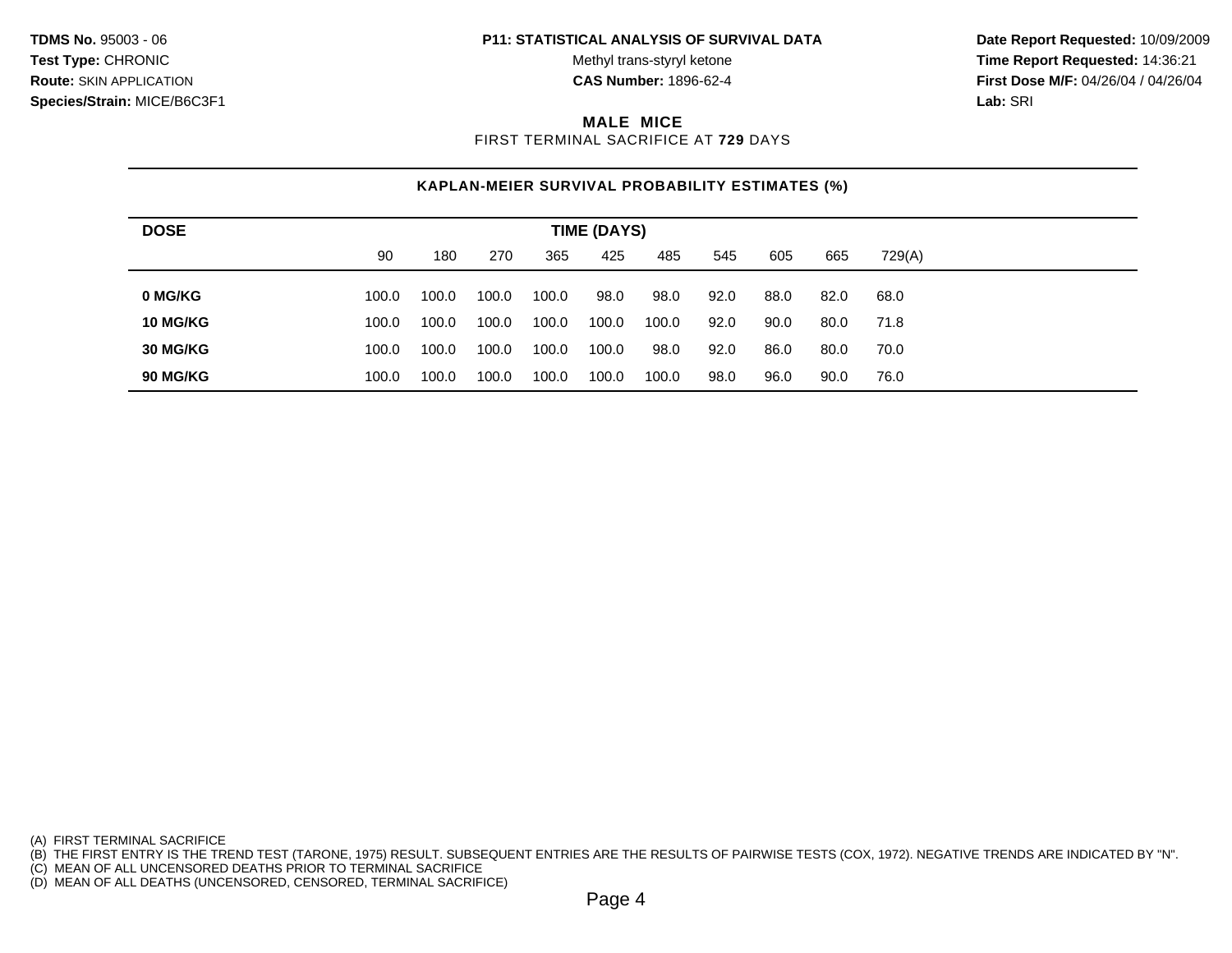**Test Type:** CHRONIC **The Report Requested:** 14:36:21 **Route:** SKIN APPLICATION **CAS Number:** 1896-62-4 **First Dose M/F:** 04/26/04 / 04/26/04

#### **MALE MICE**

FIRST TERMINAL SACRIFICE AT **729** DAYS

#### **SURVIVAL SUMMARY STATISTICS**

| <b>DOSE</b>                                                         | 0 MG/KG         | 10 MG/KG        | 30 MG/KG        | 90 MG/KG        |
|---------------------------------------------------------------------|-----------------|-----------------|-----------------|-----------------|
| SURVIVAL AT END OF STUDY<br>(KAPLAN-MEIER)                          | 68.0%           | 71.8%           | 70.0%           | 76.0%           |
| <b>SIGNIFICANCE (B)</b><br>(LIFE TABLE)                             | $P = 0.375N$    | $P = 0.879N$    | $P = 1.000N$    | $P = 0.396N$    |
| <b>MEAN DAY OF</b><br><b>NATURAL DEATHS (C)</b><br>(STANDARD ERROR) | 619.7<br>(23.4) | 609.8<br>(20.2) | 614.9<br>(20.4) | 666.8<br>(18.3) |
| <b>MEAN LIFE SPAN (D)</b><br>(STANDARD ERROR)                       | 694.0<br>(10.3) | 694.2<br>(9.4)  | 694.8<br>(9.6)  | 714.1<br>(5.7)  |

(A) FIRST TERMINAL SACRIFICE

(B) THE FIRST ENTRY IS THE TREND TEST (TARONE, 1975) RESULT. SUBSEQUENT ENTRIES ARE THE RESULTS OF PAIRWISE TESTS (COX, 1972). NEGATIVE TRENDS ARE INDICATED BY "N".

(C) MEAN OF ALL UNCENSORED DEATHS PRIOR TO TERMINAL SACRIFICE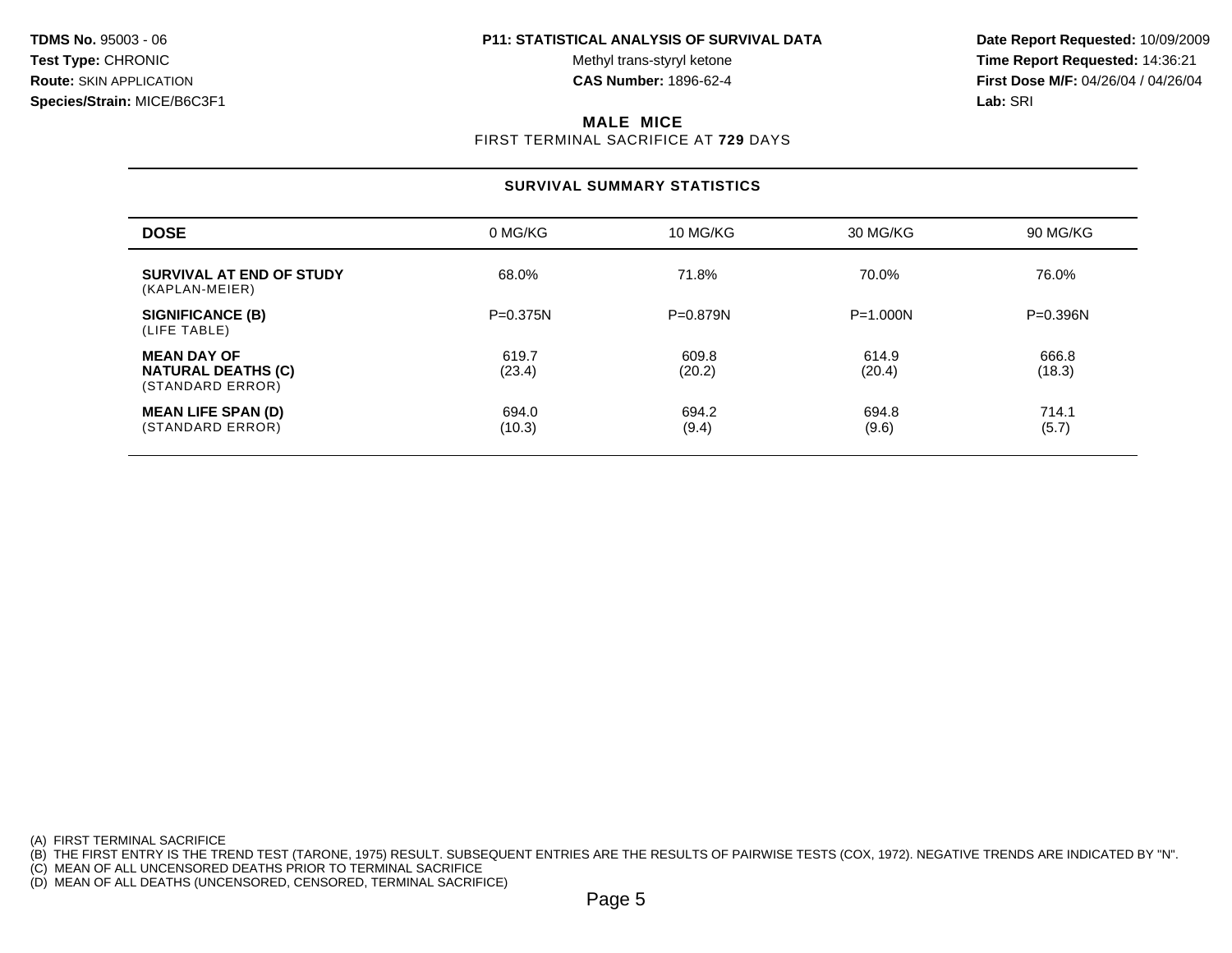Test Type: CHRONIC **Test Type:** CHRONIC **Test Type:** CHRONIC **Time Report Requested:** 14:36:21 **Route:** SKIN APPLICATION **CAS Number:** 1896-62-4 **First Dose M/F:** 04/26/04 / 04/26/04

# **FEMALE MICE** FIRST TERMINAL SACRIFICE AT **729** DAYS

INDIVIDUAL SURVIVAL TIMES (DAYS)

| $DOSE = 0$                          | <b>MG/KG</b> |            |            |                      |     |     |     |     |     |                   |     |     |                    |
|-------------------------------------|--------------|------------|------------|----------------------|-----|-----|-----|-----|-----|-------------------|-----|-----|--------------------|
| TOTAL 50                            |              |            |            | UNCENSORED DEATHS 13 |     |     |     |     |     | CENSORED DEATHS 0 |     |     | <b>TERMINAL 37</b> |
| UNCENSORED DEATH DAYS:              |              |            |            |                      |     |     |     |     |     |                   |     |     |                    |
| 285                                 | 608          | 619        | 649        | 675                  | 678 | 687 | 692 | 697 | 698 | 698               | 698 | 719 |                    |
| <b>CENSORED DEATH DAYS:</b><br>None |              |            |            |                      |     |     |     |     |     |                   |     |     |                    |
| $DOSE = 10$                         | <b>MG/KG</b> |            |            |                      |     |     |     |     |     |                   |     |     |                    |
| TOTAL 50                            |              |            |            | UNCENSORED DEATHS 11 |     |     |     |     |     | CENSORED DEATHS 0 |     |     | TERMINAL 39        |
| UNCENSORED DEATH DAYS:              |              |            |            |                      |     |     |     |     |     |                   |     |     |                    |
| 571                                 | 590          | 590        | 597        | 609                  | 639 | 653 | 676 | 678 | 681 | 711               |     |     |                    |
| <b>CENSORED DEATH DAYS:</b><br>None |              |            |            |                      |     |     |     |     |     |                   |     |     |                    |
| $DOSE = 30$                         | <b>MG/KG</b> |            |            |                      |     |     |     |     |     |                   |     |     |                    |
| TOTAL 50                            |              |            |            | UNCENSORED DEATHS 19 |     |     |     |     |     | CENSORED DEATHS 0 |     |     | TERMINAL 31        |
| UNCENSORED DEATH DAYS:              |              |            |            |                      |     |     |     |     |     |                   |     |     |                    |
| 386<br>704                          | 465<br>714   | 467<br>716 | 557<br>719 | 561<br>725           | 577 | 624 | 648 | 668 | 676 | 681               | 688 | 688 | 697                |
| <b>CENSORED DEATH DAYS:</b><br>None |              |            |            |                      |     |     |     |     |     |                   |     |     |                    |
| $DOSE = 90$                         | <b>MG/KG</b> |            |            |                      |     |     |     |     |     |                   |     |     |                    |
| TOTAL 50                            |              |            |            | UNCENSORED DEATHS 13 |     |     |     |     |     | CENSORED DEATHS 0 |     |     | <b>TERMINAL 37</b> |
| UNCENSORED DEATH DAYS:              |              |            |            |                      |     |     |     |     |     |                   |     |     |                    |
| 379                                 | 499          | 537        | 603        | 653                  | 653 | 655 | 657 | 680 | 681 | 698               | 723 | 725 |                    |
| <b>CENSORED DEATH DAYS:</b><br>None |              |            |            |                      |     |     |     |     |     |                   |     |     |                    |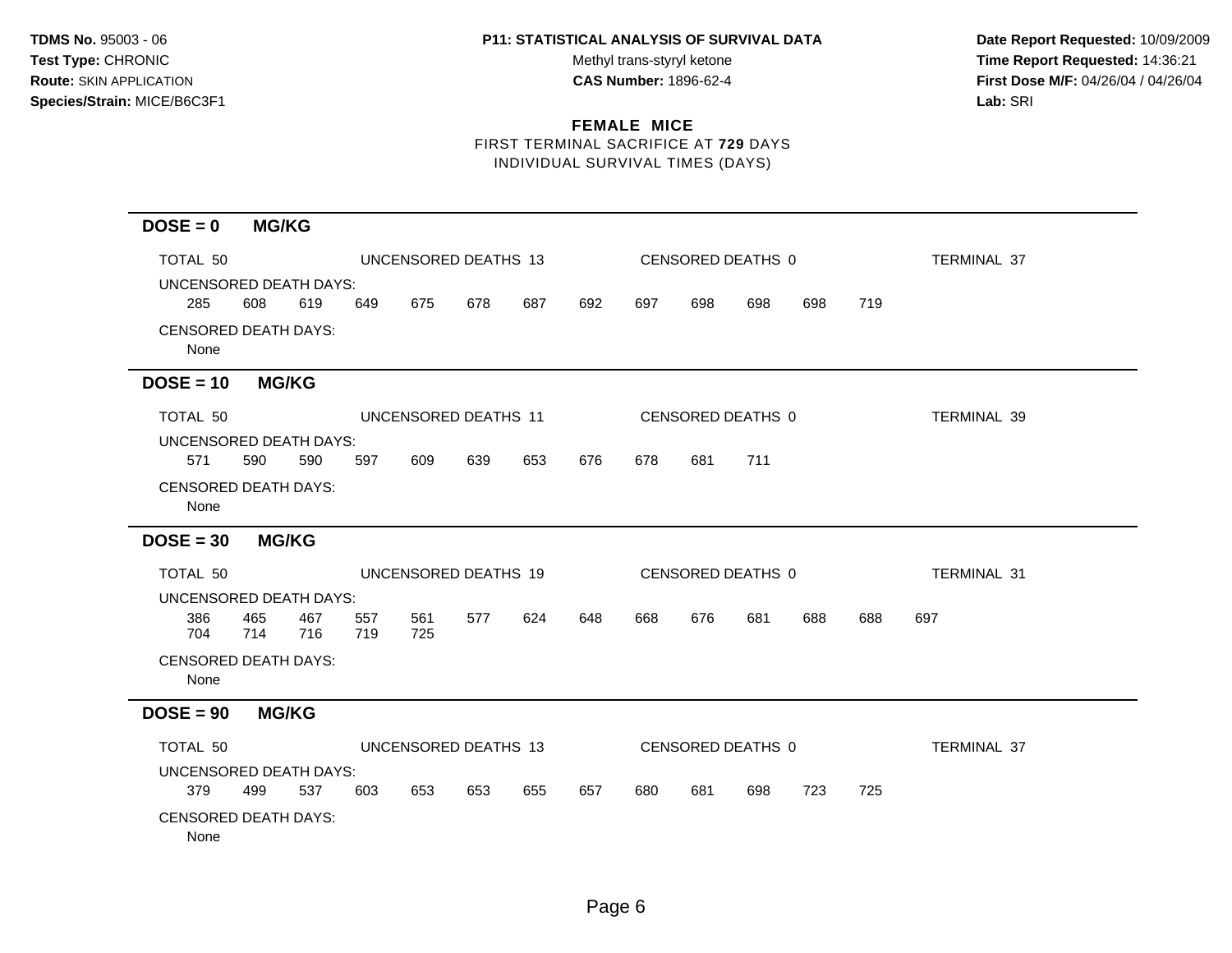**Test Type:** CHRONIC **The Report Requested:** 14:36:21 **Route:** SKIN APPLICATION **CAS Number:** 1896-62-4 **First Dose M/F:** 04/26/04 / 04/26/04

#### **FEMALE MICE**

FIRST TERMINAL SACRIFICE AT **729** DAYS

# **KAPLAN-MEIER SURVIVAL PROBABILITY ESTIMATES (%)**

| <b>DOSE</b>     | <b>TIME (DAYS)</b> |       |       |       |       |       |       |      |      |        |  |
|-----------------|--------------------|-------|-------|-------|-------|-------|-------|------|------|--------|--|
|                 | 90                 | 180   | 270   | 365   | 425   | 485   | 545   | 605  | 665  | 729(A) |  |
| 0 MG/KG         | 100.0              | 100.0 | 100.0 | 98.0  | 98.0  | 98.0  | 98.0  | 98.0 | 92.0 | 74.0   |  |
|                 |                    |       |       |       |       |       |       |      |      |        |  |
| 10 MG/KG        | 100.0              | 100.0 | 100.0 | 100.0 | 100.0 | 100.0 | 100.0 | 92.0 | 86.0 | 78.0   |  |
| <b>30 MG/KG</b> | 100.0              | 100.0 | 100.0 | 100.0 | 98.0  | 94.0  | 94.0  | 88.0 | 84.0 | 62.0   |  |
| <b>90 MG/KG</b> | 100.0              | 100.0 | 100.0 | 100.0 | 98.0  | 98.0  | 94.0  | 92.0 | 84.0 | 74.0   |  |

(A) FIRST TERMINAL SACRIFICE

(B) THE FIRST ENTRY IS THE TREND TEST (TARONE, 1975) RESULT. SUBSEQUENT ENTRIES ARE THE RESULTS OF PAIRWISE TESTS (COX, 1972). NEGATIVE TRENDS ARE INDICATED BY "N".

(C) MEAN OF ALL UNCENSORED DEATHS PRIOR TO TERMINAL SACRIFICE